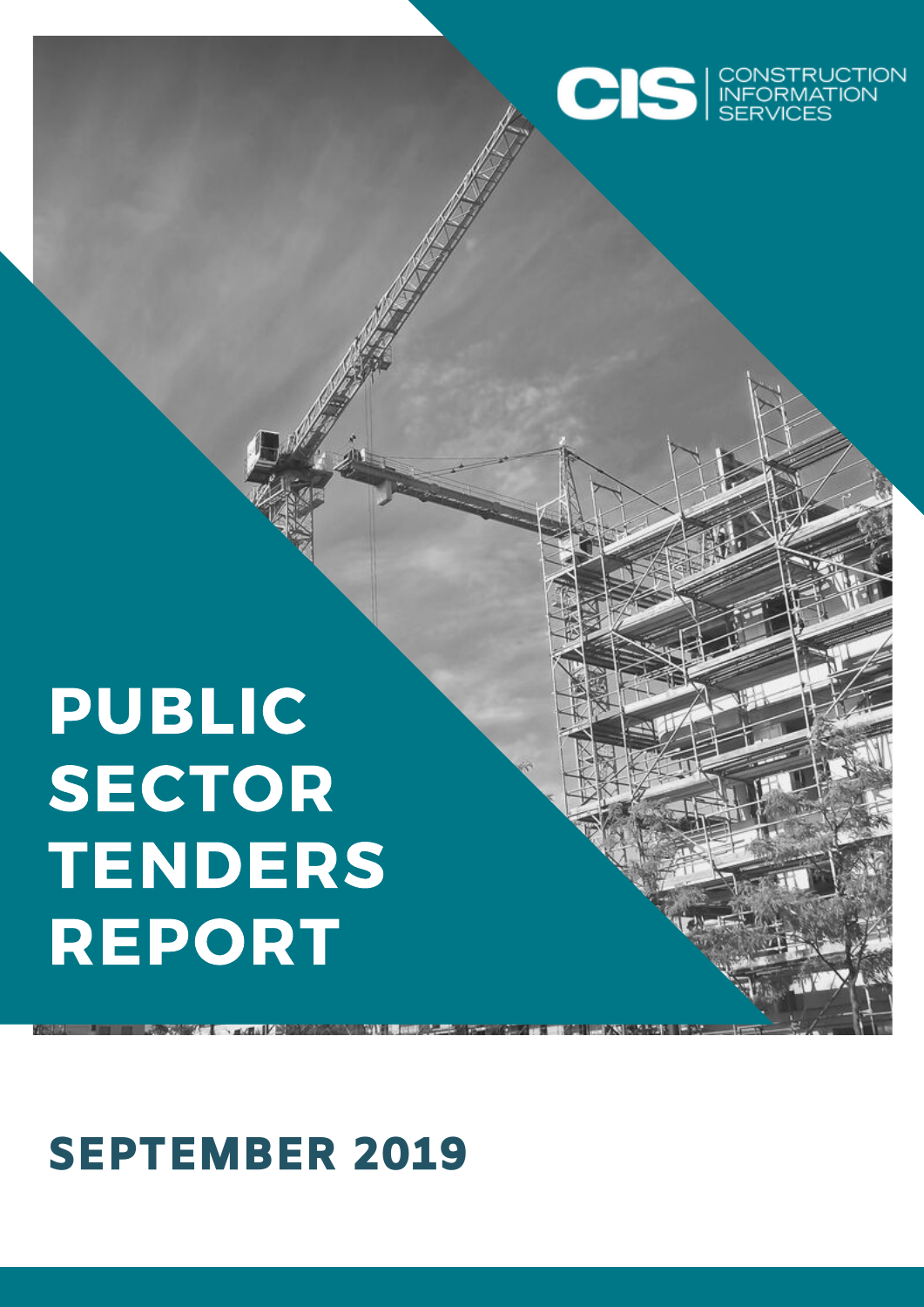

### *Are you [missing out?](http://www.cisireland.com)* Public Sector Tenders September 2019

|         | <b>Click to Request Details</b>                                      |            | <b>Closing Date</b> |
|---------|----------------------------------------------------------------------|------------|---------------------|
| 1066094 | Mechanical and Process Engineering Support Services                  | Co. Carlow | Mon 07 Oct          |
| 1065902 | <b>Extension to Dwelling</b>                                         | Co. Carlow | Wed 02 Oct          |
| 1068807 | <b>Residential Refurbishment Works</b>                               | Co. Carlow | Fri 25 Oct          |
| 1065895 | School Extension - Full Design Team Services                         | Co. Carlow | Thu 10 Oct          |
| 1065895 | School Extension - Full Design Team Services                         | Co. Carlow | Thu 10 Oct          |
| 1065868 | Storytelling Panels and Directional Signage                          | Co. Carlow | Closed              |
| 817263  | €500k - Demolition of Former Secondary School                        | Co. Carlow | Thu 10 Oct          |
| 884766  | €1m - Apartment Development                                          | Co. Carlow | Fri 25 Oct          |
| 817263  | €500k - Demolition of Former Secondary School                        | Co. Carlow | Thu 10 Oct          |
| 1058565 | <b>School Car Park Alterations</b>                                   | Co. Cavan  | Fri 18 Oct          |
| 1068771 | €700k - Recreational Trail (Belturbet to Corraquill Lock 1)          | Co. Cavan  | Fri 18 Oct          |
| 1066644 | €200k - Engineering Consultancy Services for Retaining Walls         | Co. Cavan  | Fri 18 Oct          |
| 1068237 | Provision Of Valuation Service For Road                              | Co. Cavan  | Thu 17 Oct          |
| 1068029 | €200k - New Greenway Walking & Cycling Case                          | Co. Cavan  | Wed 16 Oct          |
| 1065866 | Specialist Consultancy Services - Strategic Environmental Assessment | Co. Cavan  | Closed              |
| 1058565 | <b>School Car Park Alterations</b>                                   | Co. Cavan  | Fri 18 Oct          |
| 1067066 | Integrated Design Team                                               | Co. Cavan  | Thu 10 Oct          |
| 1039948 | €250k - Carpark & Associated Works                                   | Co. Cavan  | Sun 27 Oct          |
| 1065585 | <b>Electrical Services Contract</b>                                  | Co. Clare  | Closed              |
| 1066675 | <b>Plumbing Services Contract</b>                                    | Co. Clare  | Tue 01 Oct          |
| 1066900 | <b>Walled Gardens Visitor Experience</b>                             | Co. Clare  | Thu 10 Oct          |
| 1058539 | <b>School Window Replacement</b>                                     | Co. Cork   | Fri 04 Oct          |
| 1068006 | €856k - Proposed New Food Facility                                   | Co. Cork   | Tue 22 Oct          |
| 930642  | €130k - Community Park (Phase 2)                                     | Co. Cork   | Closed              |
| 1057291 | €332k - Prefab School Classroom                                      | Co. Cork   | Tue 08 Oct          |
| 1068028 | €100k - Leprechaun Themed Castle Playground                          | Co. Cork   | Sat 26 Oct          |
| 1065870 | Advance Site Clearance (Contract 2)                                  | Co. Cork   | Closed              |
| 1060837 | €150m - Community Nursing Units - PPP Scheme                         | Co. Cork   | Fri 01 Nov          |
| 1067765 | Site Cleanace and Temporary Fencing Contract                         | Co. Cork   | Wed 09 Oct          |
| 1067756 | Roof Refurbishment For Community Hall                                | Co. Cork   | Mon 14 Oct          |
| 1065568 | Fountain Works                                                       | Co. Cork   | Fri 04 Oct          |
| 813413  | €7m - Sports Building                                                | Co. Cork   | Fri 25 Oct          |
| 1066863 | €70k - Design, Provision, Installation Of Playground                 | Co. Cork   | Tue 08 Oct          |
| 1066898 | Security Shuttering of Vacant Properties - Framework                 | Co. Cork   | Wed 09 Oct          |
| 1064581 | Works & PSCS For Library                                             | Co. Cork   | Closed              |
| 1068792 | €7.1m - Construction of Relief Road                                  | Co. Cork   | Tue 29 Oct          |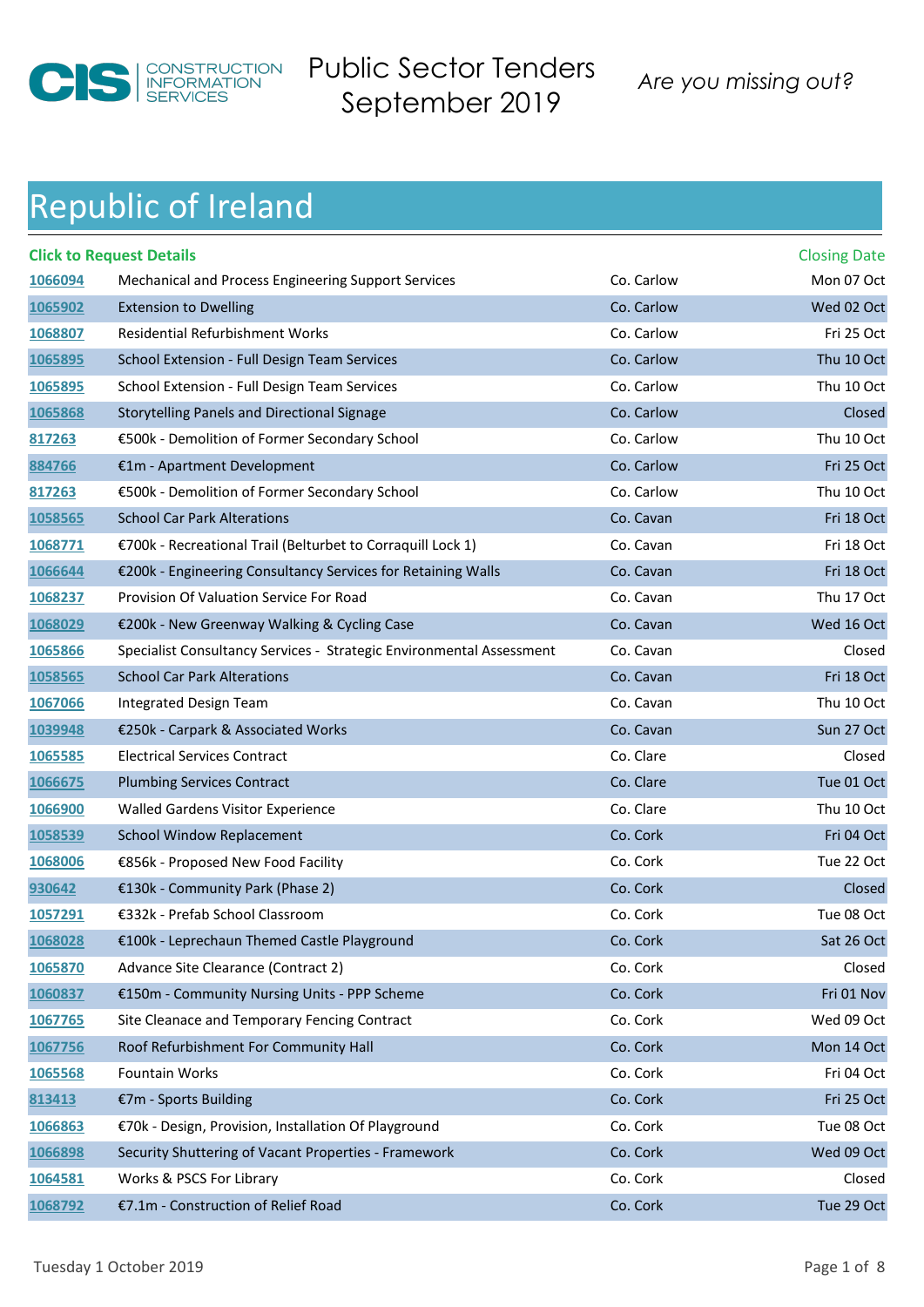#### **Click to Request Details Closing Date** Closing Date **Closing Date** Closing Date Closing Date Closing Date Closing Date Replacement of Lift Co. Cork Co. Cork Wed 09 Oct €2m - Public Library Co. Cork Closed €150m - Community Nursing Units - PPP Scheme Co. Cork Co. Cork Fri 01 Nov €150k - Car Park Surfacing Co. Cork **Co. Cork Fri 04 Oct** Fri 04 Oct Cork Fri 04 Oct Cork Fri 04 Oct Cork Fri 04 Oct Cork Fri 04 Oct Cork Fri 04 Oct Cork Fri 04 Oct Cork Fri 04 Oct Cork Fri 04 Oct Cork Fri 04 Oc €5m - Marina Park (Phase 1) Co. Cork Co. Cork Fri 18 Oct €300k - Project Management Services Communication Co. Cork Co. Cork Tue 08 Oct €10m - Hospital Extension and Refurbishment Co. Cork Co. Cork Mon 14 Oct €150m - Community Nursing Units - PPP Scheme Co. Cork Co. Cork Fri 01 Nov €120m - Interchange Improvement Scheme Co. Cork Co. Cork Tue 15 Oct €26m - N56 Dungloe to Cloghbolie Road Scheme Co. Donegal Co. Donegal Fri 18 Oct School Extension Co. Donegal Wed 23 Oct €5m - North West Greenway Network (Route 3) Co. Donegal Eri 11 Oct Minor Civil & Road Upgrade Works **Co. 2008** Co. Donegal Fri 25 Oct 11 Apr 25 Oct 1068809 Retaining Wall Stabilisation Works **Co. Donegal Mon 07 Oct 31 August** 2012 12:00 Mon 07 Oct 31 August 201 €26m - N56 Dungloe to Cloghbolie Road Scheme Co. Donegal Co. Donegal Fri 18 Oct The Riverwalk- Children's Trail Dungloe Co. Co. Donegal Co. Donegal Mon 14 Oct Renovation & Extension For Community Hall Co. Donegal Closed Refurbishment of Sanitary Block Co. Donegal **Co. Donegal Fri 18 Oct**  €750k - Houses Co. Donegal Thu 10 Oct €100k - Playground Extension Co. Donegal Co. Donegal Wed 16 Oct Preliminary Ground Investigation Co. Donegal Thu 17 Oct Roof Repair Works Co. Donegal Fri 18 Oct  **•• Vacant Houses Repair Works Co. 2008 •• Co. Donegal Closed Co. Donegal Closed Closed Closed Closed**  Construction Of A Public Park Phase 2 Co. Dublin Wed 02 Oct Combined Heat and Power generation Facilities - Design & Install Co. Dublin Fri 18 Oct Representative Led Integrated Design Team Services - Framework Co. Dublin Tue 15 Oct Economic Operator Co. Dublin Closed Co. Dublin Closed Topographical Surveying Services Co. 2008 Co. Dublin Co. Dublin Co. Dublin Closed €872k - Mentoring and Co-ordination Services Co. Dublin Co. Dublin Fri 18 Oct Supply, Installation and Commissioning of Fire Suppression Systems Co. Dublin Co. Dublin Fire Suppression System Specialist For Archival Repository Project Co. Dublin Fri 11 Oct Surface Movements Control Function Co. Dublin Closed General Maintenance Repairs - Single Party Framework Co. Dublin Closed Ground Investigation Works **Co. 2006** Co. Dublin Closed Co. Dublin Closed €500k - Single Point Project Team Services - College Refurbishment Co. Dublin Mon 07 Oct €10m - Eirspan Bridge Management For Motorway Co. Dublin Co. Dublin Mon 07 Oct Topographical Surveys **Co. Dublin** Co. Dublin Mon 07 Oct 06: Dublin Mon 07 Oct 06: Dublin Mon 07 Oct 06: Dublin Mon 07 Oct 06: Dublin Mon 07 Oct 06: Dublin Mon 07 Oct 06: Dublin Mon 07 Oct 06: Dublin Mon 07 Oct 0 Building Survey **Co. Dublin** Wed 02 Oct 2014 1064572 €1.5m - Health Centre Refurbishments Co. Dublin Tue 15 Oct Feasibility Study Co. Dublin Thu 17 Oct €4.2m - Apartment Development Co. Dublin Wed 02 Oct Environmental Assessment Reporting Services Co. Dublin Co. Dublin Mon 14 Oct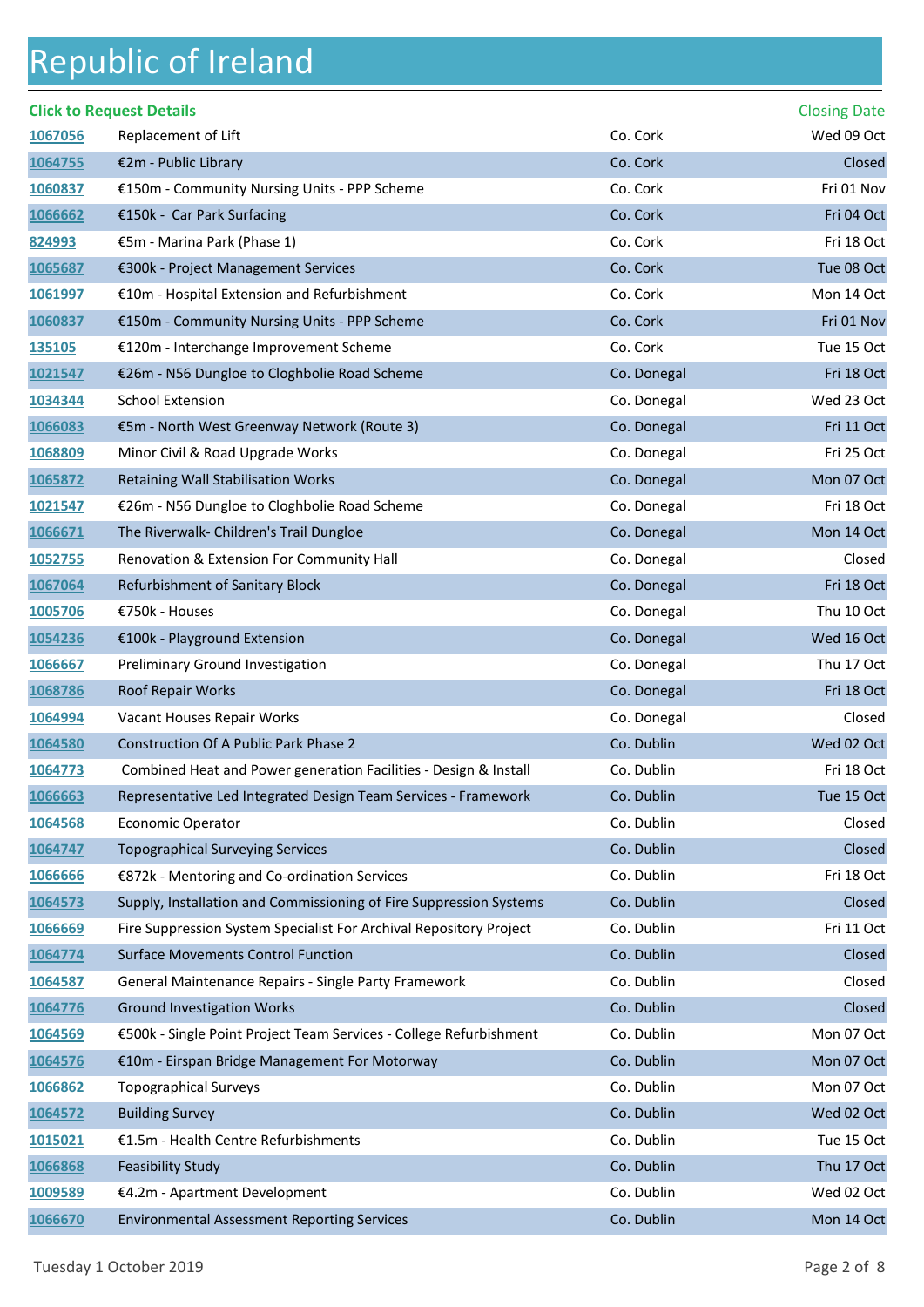#### **Click to Request Details** Closing Date Closing Date

| 1065907 | Design Team Services - School Extension                          | Co. Dublin | Thu 10 Oct |
|---------|------------------------------------------------------------------|------------|------------|
| 1065589 | <b>Visitor Centre Roof Works</b>                                 | Co. Dublin | Closed     |
| 1052727 | Architectural Consultancy Services - School Extension            | Co. Dublin | Closed     |
| 1065587 | €300k - Provision Of Traffic Surveys For Road Improvements       | Co. Dublin | Mon 07 Oct |
| 1052284 | €6m - School Buildings - Extension of Duration                   | Co. Dublin | Wed 09 Oct |
| 1052052 | €50k - Temporary Accommodation                                   | Co. Dublin | Mon 14 Oct |
| 1065569 | Supply Of PVC System                                             | Co. Dublin | Closed     |
| 1065028 | Maintenance of On-Board Toilets and HVAC Systems                 | Co. Dublin | Fri 04 Oct |
| 1066661 | €35m - Turnkey Housing Projects                                  | Co. Dublin | Thu 31 Oct |
| 1065024 | Upgrade and Replacement Programme for Gas Boiler                 | Co. Dublin | Closed     |
| 1065593 | €4m - Property Advisory and Valuation Services - Framework       | Co. Dublin | Mon 07 Oct |
| 1064992 | Architect Led Integrated Design Team Services for Social Housing | Co. Dublin | Closed     |
| 1064933 | Service & Maintenance of Fire Alarms, Emergency Lighting         | Co. Dublin | Fri 04 Oct |
| 1066067 | €6m - College Building Refurbishments                            | Co. Dublin | Tue 08 Oct |
| 1064925 | Connected and Autonomous Mobility - Multi Party Framework        | Co. Dublin | Wed 16 Oct |
| 1064922 | <b>Water Treatment Services For</b>                              | Co. Dublin | Fri 04 Oct |
| 1064566 | €6m - Environmental Remediation of Lands                         | Co. Dublin | Closed     |
| 1065688 | €1.1m - Library Services                                         | Co. Dublin | Mon 07 Oct |
| 1064775 | Wall Works                                                       | Co. Dublin | Closed     |
| 1065899 | €500k - Panel For Landscape Architectural Services               | Co. Dublin | Wed 01 Jul |
| 1068235 | Electrical Vehicle Charging Unit                                 | Co. Dublin | Thu 17 Oct |
| 1067664 | Access Control System Upgrade                                    | Co. Dublin | Fri 18 Oct |
| 1068132 | Replacement of Existing Mobile Wall Installation                 | Co. Dublin | Fri 18 Oct |
| 878080  | €250k - School Extension                                         | Co. Dublin | Closed     |
| 1068790 | €100m - Higher Education - PPP Bundle 1 - PIN Notice             | Co. Dublin | Fri 18 Oct |
| 1067656 | €750k - Planning and Design Services                             | Co. Dublin | Wed 23 Oct |
| 1067103 | Real Estate Services                                             | Co. Dublin | Wed 23 Oct |
| 991986  | €594k - 2 Industrial Buildings                                   | Co. Dublin | Fri 11 Oct |
| 1067655 | <b>Access Ramp Equipment</b>                                     | Co. Dublin | Mon 21 Oct |
| 1067060 | <b>Global Navigation Satellite System</b>                        | Co. Dublin | Mon 21 Oct |
| 931458  | €9m - Housing Development                                        | Co. Dublin | Fri 25 Oct |
| 949500  | €50k - Temporary Classroom                                       | Co. Dublin | Fri 11 Oct |
| 1068790 | €100m - Higher Education - PPP Bundle 1 - PIN Notice             | Co. Dublin | Fri 18 Oct |
| 1068768 | Supply, Planting and Maintenance of Trees                        | Co. Dublin | Fri 25 Oct |
| 1068789 | <b>Technical Engineering Services for National Roads</b>         | Co. Dublin | Tue 29 Oct |
| 1068769 | Fire Alarm Installation                                          | Co. Dublin | Mon 14 Oct |
| 1068214 | Medium Voltage Electrical - Framework                            | Co. Dublin | Wed 23 Oct |
| 1003571 | €450k - School Extension                                         | Co. Dublin | Tue 08 Oct |
| 1068004 | Installation of Culvert Lining                                   | Co. Dublin | Tue 08 Oct |
| 1067768 | Fire Safety Consultant - National Framework Agreement            | Co. Dublin | Fri 01 Nov |
| 1066895 | Sports Pavilion Roof Repair                                      | Co. Dublin | Wed 09 Oct |
| 1068025 | <b>Boiler Replacement</b>                                        | Co. Dublin | Tue 22 Oct |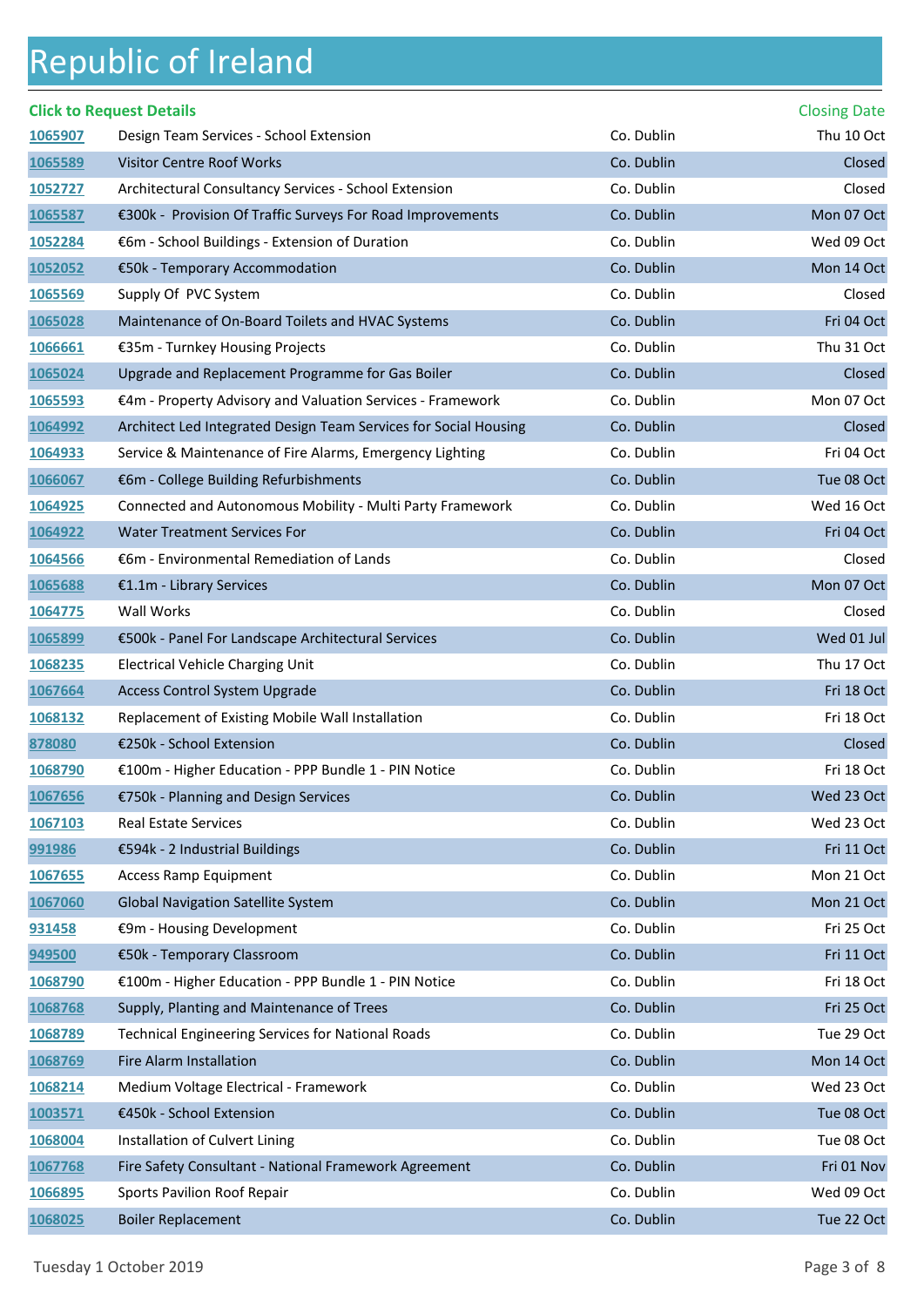|         | <b>Click to Request Details</b>                                     |              | <b>Closing Date</b> |
|---------|---------------------------------------------------------------------|--------------|---------------------|
| 1067659 | €1.1m - Project Archaeologist                                       | Co. Dublin   | Wed 23 Oct          |
| 1068036 | Disability Accessibility Upgrades - Consultancy                     | Co. Dublin   | Wed 16 Oct          |
| 1067644 | Site Safety Inspections and Audits                                  | Co. Dublin   | Wed 23 Oct          |
| 1066959 | Bio-Energy Infrastructure Project                                   | Co. Dublin   | Tue 01 Oct          |
| 1066970 | Removal & Replacement Of Works                                      | Co. Dublin   | Fri 11 Oct          |
| 1066668 | PIN - Marketplace Refurbishment & Works                             | Co. Dublin   | Fri 18 Oct          |
| 1068036 | Disability Accessibility Upgrades - Consultancy                     | Co. Dublin   | Wed 16 Oct          |
| 1067663 | Refurbishment To Youth Centre                                       | Co. Dublin   | Fri 11 Oct          |
| 1068793 | Remedial Works and Preventative Maintenance - Multi-Party Framework | Co. Dublin   | Tue 29 Oct          |
| 1067767 | <b>Procurement Advisory Services</b>                                | Co. Dublin   | Thu 17 Oct          |
| 1067755 | Remedial Works to Existing Dwelling                                 | Co. Galway   | Mon 14 Oct          |
| 1068130 | Supply and Fitting of Photovoltaic Panels & Data Recovery           | Co. Galway   | Fri 11 Oct          |
| 1065683 | School Boiler Replacement                                           | Co. Galway   | Closed              |
| 1064567 | Mechanical, Electrical and Building Maintenance Services Panel      | Co. Galway   | Tue 15 Oct          |
| 1067769 | Door Replacement                                                    | Co. Galway   | Wed 09 Oct          |
| 1066131 | Removal and Replacement of Windows and Doors                        | Co. Galway   | Closed              |
| 1066065 | Windows & Door Replacement                                          | Co. Galway   | Closed              |
| 1066049 | Design Team Services - Houses                                       | Co. Galway   | Closed              |
| 1064589 | €6m - Office Fitout                                                 | Co. Galway   | Closed              |
| 1067105 | <b>Track Improvement Work</b>                                       | Co. Galway   | Thu 10 Oct          |
| 1064750 | Water and Wastewater Site Investigation                             | Co. Galway   | Thu 03 Oct          |
| 1064777 | Foul, Surface Water Sewerage Network, CCTV & Ancillary Surveys      | Co. Galway   | Tue 01 Oct          |
| 1066665 | Provide Security System Maintenance and Monitoring                  | Co. Kerry    | Fri 18 Oct          |
| 1066060 | Architect Led, Full Service Design Team - School Extension          | Co. Kerry    | Thu 03 Oct          |
| 1065682 | Refurbishment Works                                                 | Co. Kerry    | Closed              |
| 1064570 | €95m - Minor Building Works - Framework                             | Co. Kerry    | Fri 01 Nov          |
| 1066052 | <b>Mast Painting</b>                                                | Co. Kerry    | Closed              |
| 1066894 | <b>Topographical Survey</b>                                         | Co. Kerry    | Closed              |
| 1065906 | Provision of Consultancy Services                                   | Co. Kerry    | Fri 11 Oct          |
| 1064574 | <b>Window Powder Coating</b>                                        | Co. Kerry    | Closed              |
| 1065586 | Modular Architectural-Scale City Models                             | Co. Kildare  | Closed              |
| 1058431 | €70k - Walking Track                                                | Co. Kildare  | Closed              |
| 1051425 | €9m - University Students Centre                                    | Co. Kildare  | Wed 16 Oct          |
| 1068795 | Provision Of SEA, AA & SFRA Reports                                 | Co. Kildare  | Fri 25 Oct          |
| 1068794 | Provision Of SEA, AA & SFRA Reports                                 | Co. Kildare  | Fri 25 Oct          |
| 1068026 | The Provision of Drone Services                                     | Co. Kildare  | Wed 23 Oct          |
| 1068019 | Removal Of Rails & Sleepers For Major Road                          | Co. Kildare  | Fri 11 Oct          |
| 1068240 | €100k - Athletics Track Improvement Works                           | Co. Kildare  | Wed 30 Oct          |
| 1067666 | Architect Lead Design Team Services For Projects                    | Co. Kildare  | Mon 28 Oct          |
| 1020216 | €130k - Classroom Extension                                         | Co. Kilkenny | Closed              |
| 1066896 | Pavement Surface Course Improvement Works                           | Co. Kilkenny | Wed 02 Oct          |
| 1066893 | €3.9m - Social Housing Apartment Development                        | Co. Kilkenny | Fri 25 Oct          |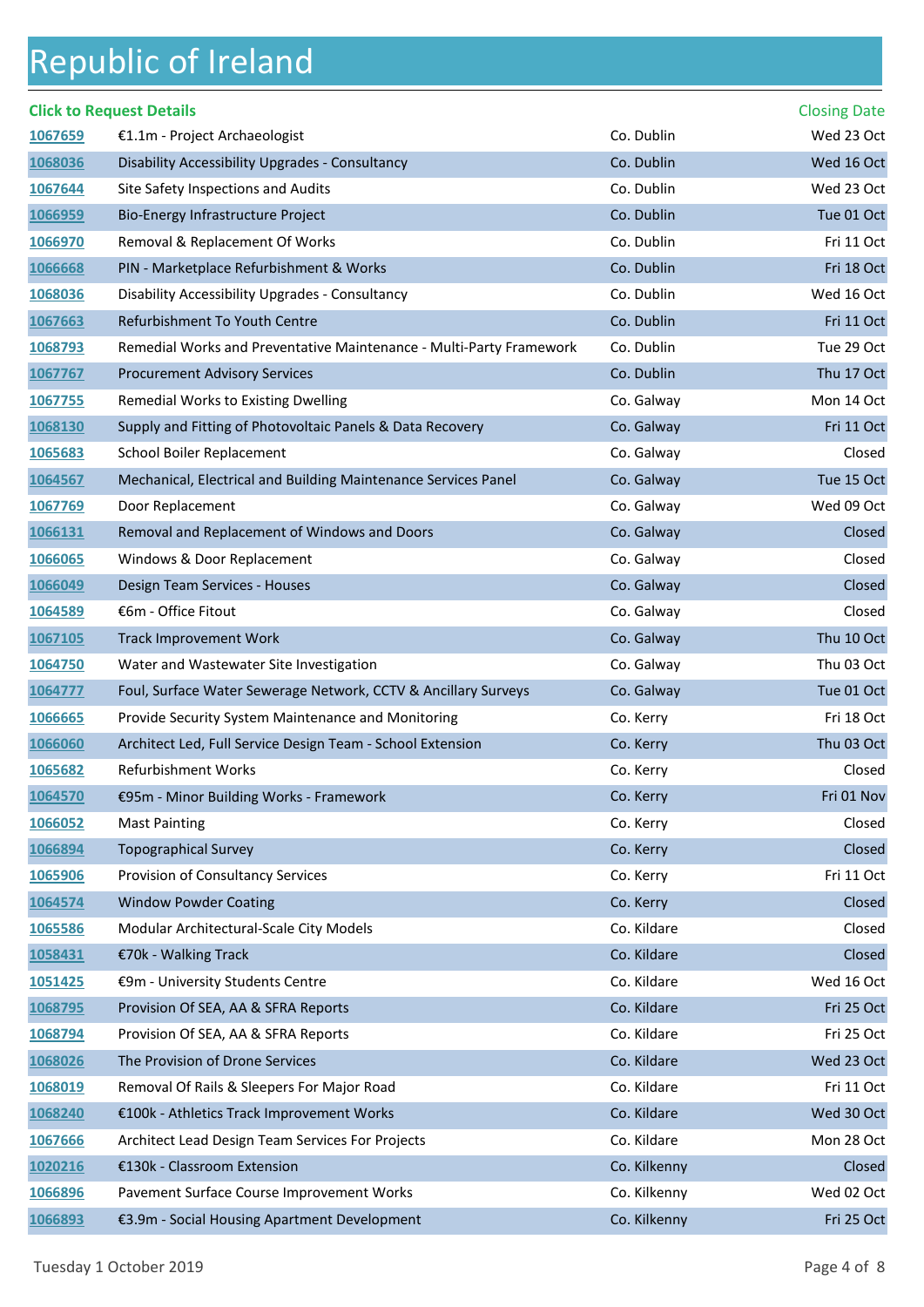|                | <b>Click to Request Details</b>                                                 |              | <b>Closing Date</b> |
|----------------|---------------------------------------------------------------------------------|--------------|---------------------|
| 1065592        | Framework for Building Contractors                                              | Co. Kilkenny | Fri 04 Oct          |
| 1066878        | <b>LED Light Fittings</b>                                                       | Co. Kilkenny | Tue 08 Oct          |
| 1065025        | Plumbers and Electricians - Framework                                           | Co. Kilkenny | Thu 03 Oct          |
| 1066095        | <b>Upgrade Works For Workshop</b>                                               | Co. Kilkenny | Fri 11 Oct          |
| 1066660        | €200k - School Extension                                                        | Co. Laois    | Wed 09 Oct          |
| 1066658        | <b>Public Lighting</b>                                                          | Co. Laois    | Mon 14 Oct          |
| 1065026        | MTU Powerpack Maintenance Services                                              | Co. Laois    | Fri 11 Oct          |
| 1066659        | €500k - Housing Delivery Unit - Housing Delivering Unit Framework               | Co. Leitrim  | Thu 17 Oct          |
| 1066645        | Playground Upgrade Works                                                        | Co. Leitrim  | Mon 07 Oct          |
| 1068204        | Pavement Overlay Scheme                                                         | Co. Leitrim  | Wed 16 Oct          |
| 1021549        | €360k - Library Extension (Internal Fitout)                                     | Co. Leitrim  | Thu 03 Oct          |
| 1023059        | Workshop                                                                        | Co. Leitrim  | Wed 23 Oct          |
| 1064748        | Construction Of A Wheelchair Accessible Platform Lift                           | Co. Leitrim  | Closed              |
| 1068808        | Planning & Consultancy Services - Framework                                     | Co. Limerick | Fri 25 Oct          |
| 1040199        | €2.6m - Apartments                                                              | Co. Limerick | Fri 08 Nov          |
| 1025211        | €87k - Extension to Community Centre                                            | Co. Limerick | Fri 25 Oct          |
| 1067651        | Design Team Services - School Extension                                         | Co. Limerick | Fri 25 Oct          |
| 1068005        | <b>Traffic Survey Services</b>                                                  | Co. Limerick | Wed 09 Oct          |
| 1051830        | €238k - Extension to Equestrian Building                                        | Co. Limerick | Fri 11 Oct          |
| 1067657        | €850k - CCTV Systems and Installations                                          | Co. Limerick | Thu 31 Oct          |
| <u>1067661</u> | €100k - Residential Fit Out and Refurbishment                                   | Co. Limerick | Fri 18 Oct          |
| 1065867        | Refurbishment of Existing Properties                                            | Co. Limerick | Tue 01 Oct          |
| 1067766        | <b>School Roof Covering</b>                                                     | Co. Limerick | Wed 09 Oct          |
| 1054177        | €200k - Sports Pitch, Sports Wall & Associated Works                            | Co. Longford | Closed              |
| 1067658        | Project Management & Design Team Services For Visitors Centre & Park<br>Proiect | Co. Longford | Wed 23 Oct          |
| 1067665        | <b>Consultants For Public Realm Enhancement Project</b>                         | Co. Longford | Wed 09 Oct          |
| 1066892        | <b>Consultancy Service for Disabled Access Works</b>                            | Co. Louth    | Wed 02 Oct          |
| 1067654        | Window Refurbishment Works                                                      | Co. Louth    | Mon 14 Oct          |
| 1068784        | Project Management and Design Consultancy Services - School Extension           | Co. Mayo     | Tue 12 Nov          |
| 1018191        | €140k - New Classroom                                                           | Co. Mayo     | Fri 04 Oct          |
| 1064579        | €7.5m - Road Realignment Scheme                                                 | Co. Mayo     | Tue 01 Oct          |
| 1067104        | Design Team Services - School Extension                                         | Co. Mayo     | Fri 18 Oct          |
| 1066062        | Solar Powered Vehicle Activated Sign                                            | Co. Mayo     | Closed              |
| 1068784        | Project Management and Design Consultancy Services - School Extension           | Co. Mayo     | Tue 12 Nov          |
| 1067641        | Archaeological Consultancy Services - Road Realignment                          | Co. Mayo     | Tue 15 Oct          |
| 1065590        | The installation of PV Arrays                                                   | Co. Mayo     | Closed              |
| 1065874        | €50k - Walkway & Lighting For Sports Field                                      | Co. Mayo     | Tue 01 Oct          |
| 1068024        | Supply and Fitting of Photovoltaic Panels                                       | Co. Mayo     | Fri 11 Oct          |
| 1067102        | Supply and Delivery of Steel Reinforcement                                      | Co. Meath    | Fri 04 Oct          |
| 1067660        | <b>Supply of Granular Materials</b>                                             | Co. Meath    | Mon 21 Oct          |
| 860767         | €13.9m - School Development                                                     | Co. Meath    | Mon 04 Nov          |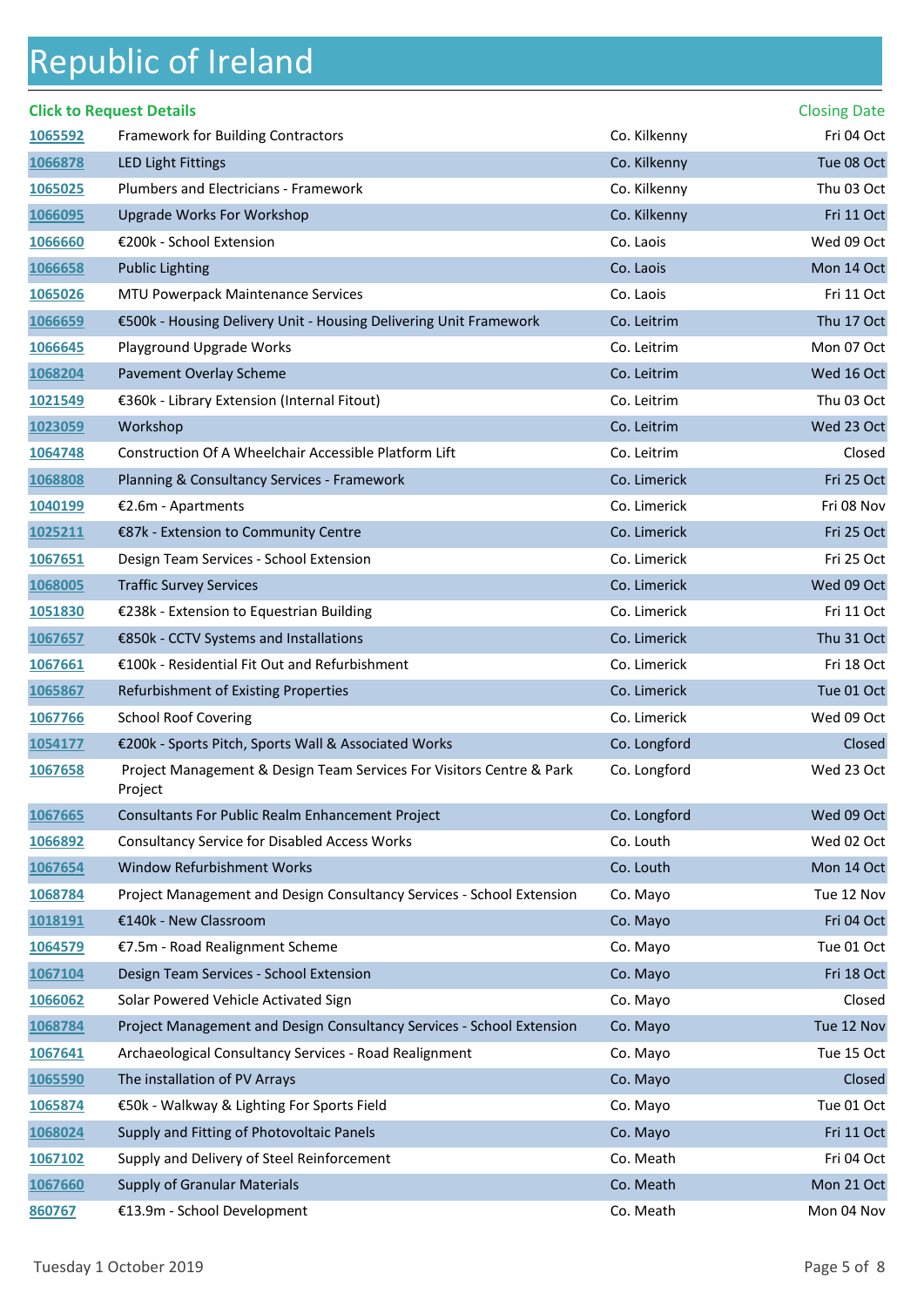|         | <b>Click to Request Details</b>                                  |               | <b>Closing Date</b> |
|---------|------------------------------------------------------------------|---------------|---------------------|
| 1065897 | Park & Ride Facility - Design                                    | Co. Meath     | Mon 07 Oct          |
| 1066957 | Supply of Ready Mixed Concrete                                   | Co. Meath     | Thu 10 Oct          |
| 1066973 | <b>Consultancy Services - School Extension</b>                   | Co. Meath     | Thu 03 Oct          |
| 1066085 | <b>Facilities Management Services</b>                            | Co. Meath     | Tue 15 Oct          |
| 1068020 | Landscaping and Ground Maintenance Contract                      | Co. Meath     | Wed 23 Oct          |
| 1066973 | Consultancy Services - School Extension                          | Co. Meath     | Thu 03 Oct          |
| 1065684 | Pavement Overlay                                                 | Co. Monaghan  | Closed              |
| 1065588 | Innovation Centre (Design)                                       | Co. Monaghan  | Mon 21 Oct          |
| 1064929 | Fencing Retrofit Programme                                       | Co. Monaghan  | Closed              |
| 1068239 | Fit-out of Exhibition Space                                      | Co. Monaghan  | Fri 18 Oct          |
| 1068791 | Development of Land                                              | Co. Offaly    | Fri 01 Nov          |
| 689948  | €8m - Completion Works Lot 2 - School Development                | Co. Offaly    | Tue 15 Oct          |
| 901873  | €4.1m - Development Of An Arts Centre                            | Co. Offaly    | Mon 14 Oct          |
| 1068796 | Bog Restoration Works In NHA area                                | Co. Offaly    | Mon 14 Oct          |
| 984728  | €121k - School Extension                                         | Co. Roscommon | Fri 18 Oct          |
| 992326  | <b>Community Resource Centre</b>                                 | Co. Roscommon | Mon 14 Oct          |
| 1035227 | €220k - House                                                    | Co. Roscommon | Fri 25 Oct          |
| 990090  | €150k - Surface Car Park                                         | Co. Roscommon | Closed              |
| 1065869 | <b>Community Hall Refurbishment Works</b>                        | Co. Roscommon | Tue 01 Oct          |
| 1066958 | Design Team Services - Additional Accommodation                  | Co. Roscommon | Mon 21 Oct          |
| 1064577 | <b>Precast Box Culverts</b>                                      | Co. Roscommon | Closed              |
| 1066664 | Population & Human Health Services                               | Co. Roscommon | Closed              |
| 1068787 |                                                                  | Co. Roscommon | Tue 29 Oct          |
| 1065908 | <b>Construction Works For Inland Fishery</b>                     | Co. Roscommon | Closed              |
| 1067106 | <b>Community Hall Refurbishment</b>                              | Co. Roscommon | Fri 11 Oct          |
| 1066056 | Project Supervisor                                               | Co. Roscommon | Closed              |
| 1065909 | Supply Of HDPE Twin Wall Piping                                  | Co. Roscommon | Wed 02 Oct          |
| 1065685 | €450K - Detailed Topographic Survey                              | Co. Roscommon | Tue 08 Oct          |
| 1040218 | €829k - Extension to Clubhouse                                   | Co. Sligo     | Closed              |
| 1066869 | Fencing Retrofit Programme                                       | Co. Sligo     | Closed              |
| 1065871 | <b>Pavement Repairs</b>                                          | Co. Sligo     | Closed              |
| 1065686 | €300K - Traffic & Transport Assessment                           | Co. Sligo     | Closed              |
| 1065591 | Sligo Gas Main - Consultant Design Team                          | Co. Sligo     | Closed              |
| 1068236 | Consultancy Services For The N16 Lugatober Road (Phase 5, 6 & 7) | Co. Sligo     | Wed 30 Oct          |
| 1064788 | Traffic Data Collection - Road Scheme                            | Co. Sligo     | Closed              |
| 1068788 | Masterplan For Urban Regeneration Scheme                         | Co. Tipperary | Fri 25 Oct          |
| 1066130 | Design Team Services - School Extension                          | Co. Tipperary | Tue 22 Oct          |
| 1066130 | Design Team Services - School Extension                          | Co. Tipperary | Tue 22 Oct          |
| 1064575 | Refurbishment Works to House                                     | Co. Tipperary | Closed              |
| 1065898 | Radio Station Refurbishments                                     | Co. Tipperary | Tue 01 Oct          |
| 1065571 | <b>Landfill Enabling Works</b>                                   | Co. Tipperary | Fri 11 Oct          |
| 1064571 | Village Enhancement & Ancillary Works                            | Co. Waterford | Closed              |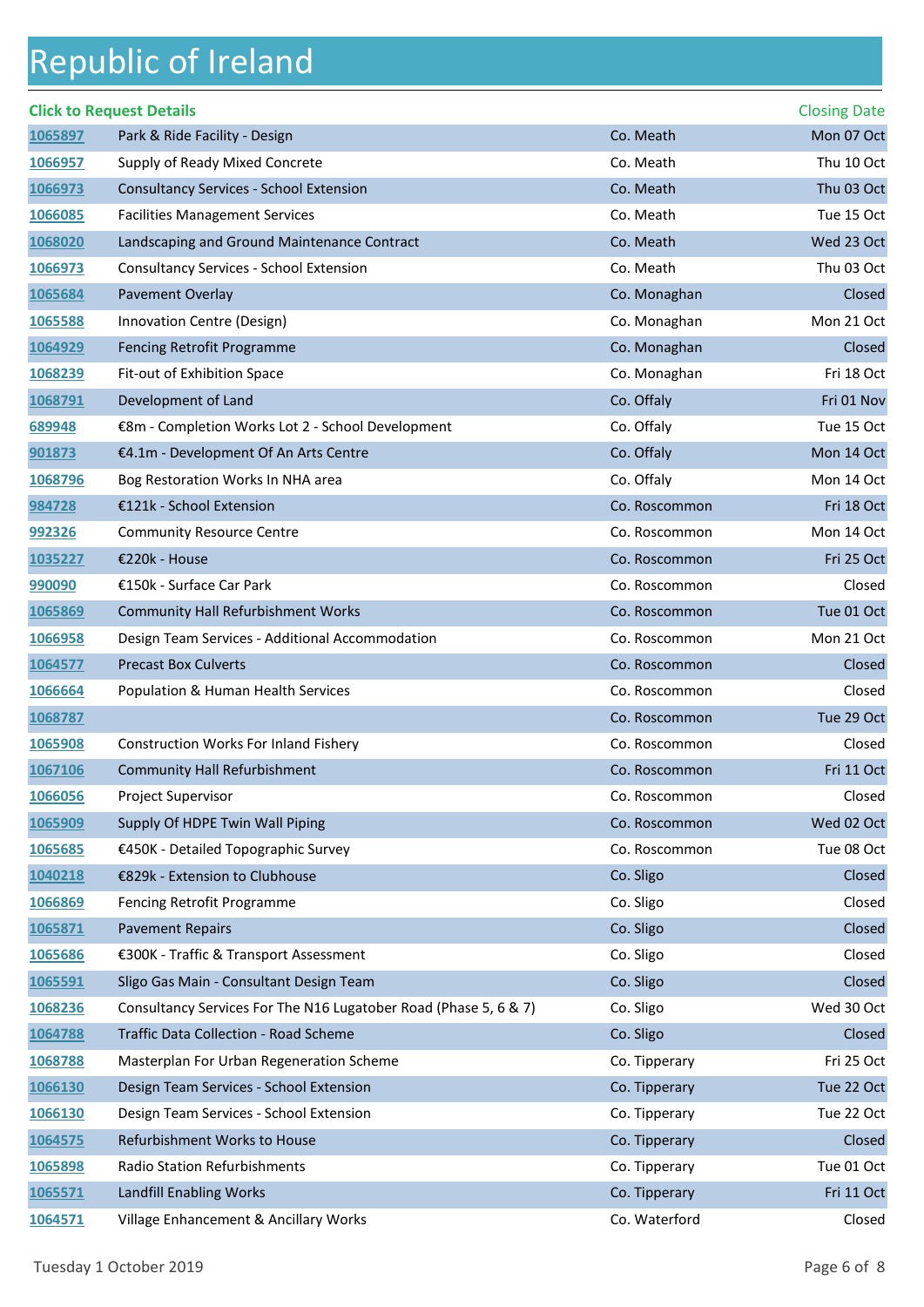|                | <b>Click to Request Details</b>                                      |               | <b>Closing Date</b> |
|----------------|----------------------------------------------------------------------|---------------|---------------------|
| 1019963        | €250k - School Extension                                             | Co. Waterford | Fri 04 Oct          |
| 1066643        | Boardwalk                                                            | Co. Waterford | Closed              |
| 1064789        | Steel Support to Structure                                           | Co. Waterford | Wed 02 Oct          |
| 1065873        | Mechanical and Electrical Services Installation                      | Co. Waterford | Tue 01 Oct          |
| 1068770        | Kitchen Upgrade and Installation Works                               | Co. Waterford | Fri 18 Oct          |
| 1065876        | <b>Entrance Security Gates &amp; Security Access Works</b>           | Co. Waterford | Closed              |
| 1065029        | Heat Pumps For Library                                               | Co. Waterford | Tue 01 Oct          |
| 1065567        | School Extension - Design Team Services                              | Co. Waterford | Mon 07 Oct          |
| 1068131        | <b>Specialist Maintenance Contractors</b>                            | Co. Waterford | Tue 29 Oct          |
| <u>1065567</u> | School Extension - Design Team Services                              | Co. Waterford | Mon 07 Oct          |
| 1068133        | School Internal Fit-Out Works                                        | Co. Waterford | Wed 23 Oct          |
| 1056421        | €81k - Temporary Classrooms                                          | Co. Waterford | Fri 11 Oct          |
| 1067652        | <b>Quantity Surveying Consultancy Services - Framework</b>           | Co. Westmeath | Fri 25 Oct          |
| 1068021        | <b>Upgrade Junction Works</b>                                        | Co. Westmeath | Closed              |
| 1067101        | €1.2m - Engineering Consultancy Service - Framework                  | Co. Westmeath | Thu 24 Oct          |
| 1067065        | Roof Refurbishments                                                  | Co. Westmeath | Fri 25 Oct          |
| 1066974        | €1m - Architectural Consultancy Services - Framework                 | Co. Westmeath | Wed 23 Oct          |
| 1068234        | Servicing of Borehole Wells and All Associated Works                 | Co. Westmeath | Wed 30 Oct          |
| 1065896        | <b>Footpath Rehabilitation Works</b>                                 | Co. Westmeath | Closed              |
| 1064578        | Traveller Accommodation Site - Fully Integrated Design Team Services | Co. Westmeath | Fri 04 Oct          |
| 1064749        | <b>Office Extension</b>                                              | Co. Westmeath | Closed              |
| 1066093        | Fencing Retrofit Programme 2019                                      | Co. Westmeath | Fri 04 Oct          |
| 1066876        | €2m - Term Maintenance & Refurbishment Contract                      | Co. Westmeath | Tue 29 Oct          |
| 1068785        | Supply and Delivery of Granular Fill                                 | Co. Wexford   | Fri 11 Oct          |
| 1064927        | <b>School Summer Works</b>                                           | Co. Wexford   | Closed              |
| 1064993        | School Upgrade Works                                                 | Co. Wexford   | Closed              |
| 1065570        | €200k - School Extension                                             | Co. Wexford   | Fri 04 Oct          |
| 930021         | €4.8m - Housing Development                                          | Co. Wexford   | Tue 01 Oct          |
| 1067653        | Residential Development - Design Tender                              | Co. Wexford   | Mon 28 Oct          |
| 1066646        | Social Housing - Quantity Surveyor                                   | Co. Wexford   | Tue 01 Oct          |
| 1066676        | <b>Pre-School Extension</b>                                          | Co. Wexford   | Fri 04 Oct          |
| 1053797        | €250k - School Extension                                             | Co. Wexford   | Fri 04 Oct          |
| 1067662        | €300k - Topographical Survey                                         | Co. Wicklow   | Fri 25 Oct          |
| 1066086        | Architectural Services - Various One-Off Housing Projects            | Co. Wicklow   | Thu 03 Oct          |
| 1064995        | Floor Repairs to Modular Building                                    | Co. Wicklow   | Closed              |
| 1040375        | €95k - Community Centre Extension and Alterations                    | Co. Wicklow   | Tue 15 Oct          |
| 1066867        | <b>School Drainage Works</b>                                         | Co. Wicklow   | Fri 11 Oct          |
| 1066867        | <b>School Drainage Works</b>                                         | Co. Wicklow   | Fri 11 Oct          |